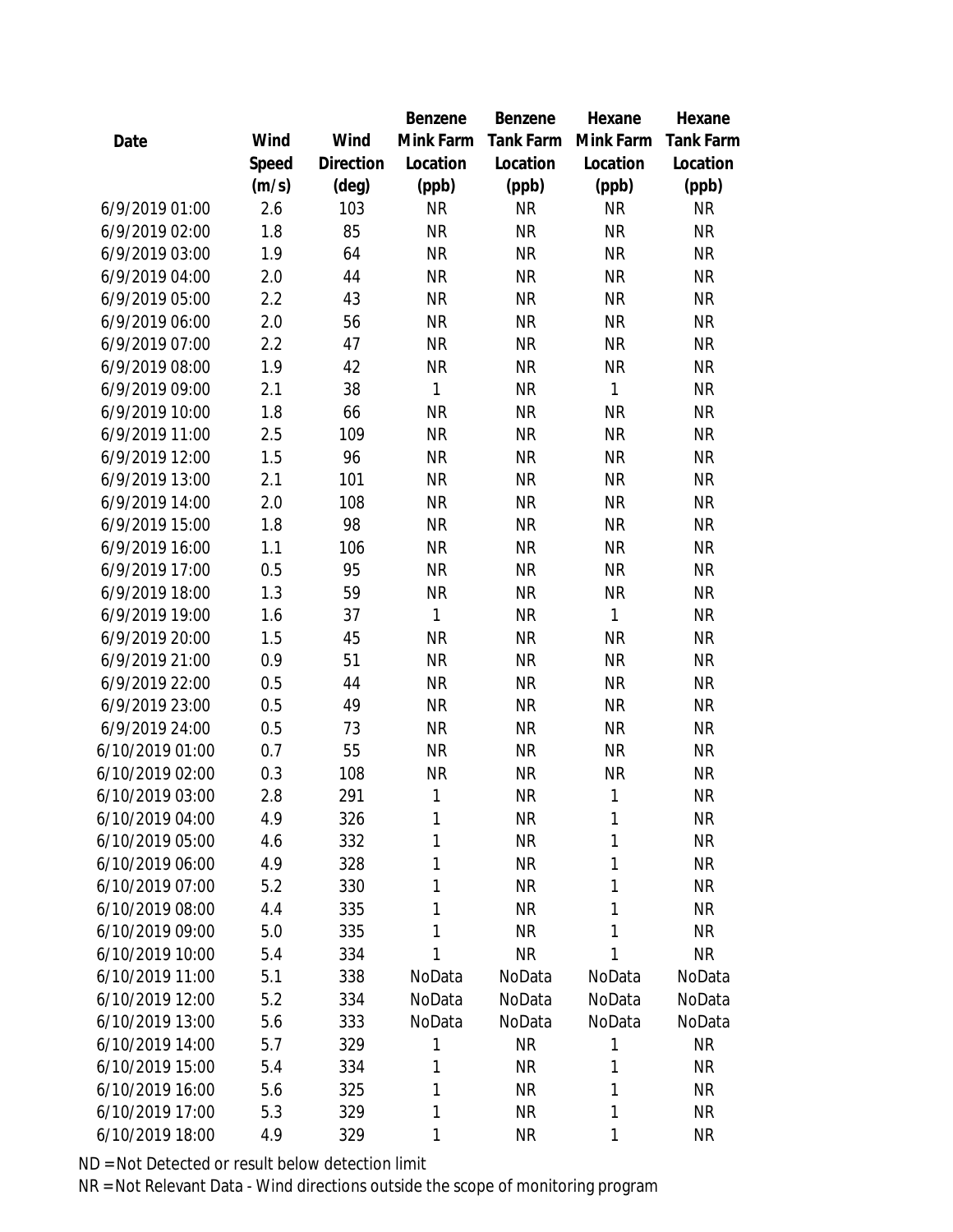|                 |       |                | Benzene   | Benzene   | Hexane    | Hexane         |
|-----------------|-------|----------------|-----------|-----------|-----------|----------------|
| Date            | Wind  | Wind           | Mink Farm | Tank Farm | Mink Farm | Tank Farm      |
|                 | Speed | Direction      | Location  | Location  | Location  | Location       |
|                 | (m/s) | $(\text{deg})$ | (ppb)     | (ppb)     | (ppb)     | (ppb)          |
| 6/10/2019 19:00 | 4.4   | 332            | 1         | <b>NR</b> | 1         | <b>NR</b>      |
| 6/10/2019 20:00 | 3.6   | 333            | 1         | <b>NR</b> | 1         | <b>NR</b>      |
| 6/10/2019 21:00 | 2.2   | 340            | 1         | <b>NR</b> | 1         | <b>NR</b>      |
| 6/10/2019 22:00 | 1.6   | 356            | 1         | <b>NR</b> | 1         | <b>NR</b>      |
| 6/10/2019 23:00 | 1.5   | 46             | <b>NR</b> | <b>NR</b> | <b>NR</b> | <b>NR</b>      |
| 6/10/2019 24:00 | 2.3   | 145            | <b>NR</b> | <b>NR</b> | <b>NR</b> | <b>NR</b>      |
| 6/11/2019 01:00 | 3.0   | 163            | <b>NR</b> | <b>NR</b> | <b>NR</b> | <b>NR</b>      |
| 6/11/2019 02:00 | 3.3   | 169            | <b>NR</b> | <b>NR</b> | <b>NR</b> | <b>NR</b>      |
| 6/11/2019 03:00 | 3.6   | 179            | <b>NR</b> | 1         | <b>NR</b> | 1              |
| 6/11/2019 04:00 | 3.1   | 182            | <b>NR</b> | 1         | <b>NR</b> | 1              |
| 6/11/2019 05:00 | 2.6   | 181            | <b>NR</b> | 1         | <b>NR</b> | 1              |
| 6/11/2019 06:00 | 2.8   | 184            | <b>NR</b> | 1         | <b>NR</b> | 1              |
| 6/11/2019 07:00 | 2.2   | 177            | <b>NR</b> | 1         | <b>NR</b> | 1              |
| 6/11/2019 08:00 | 2.5   | 190            | <b>NR</b> | 1         | <b>NR</b> | $\mathbf{1}$   |
| 6/11/2019 09:00 | 2.6   | 193            | <b>NR</b> | 1         | <b>NR</b> | 1              |
| 6/11/2019 10:00 | 3.4   | 198            | <b>NR</b> | 1         | <b>NR</b> | 5              |
| 6/11/2019 11:00 | 3.7   | 209            | <b>NR</b> | 1         | <b>NR</b> | $\mathbf{1}$   |
| 6/11/2019 12:00 | 2.6   | 188            | <b>NR</b> | 1         | <b>NR</b> | 1              |
| 6/11/2019 13:00 | 2.8   | 169            | <b>NR</b> | <b>NR</b> | <b>NR</b> | <b>NR</b>      |
| 6/11/2019 14:00 | 2.3   | 201            | <b>NR</b> | <b>NR</b> | <b>NR</b> | <b>NR</b>      |
| 6/11/2019 15:00 | 2.7   | 187            | <b>NR</b> | 1         | <b>NR</b> | $\mathbf{1}$   |
| 6/11/2019 16:00 | 2.1   | 184            | <b>NR</b> | <b>NR</b> | <b>NR</b> | NR             |
| 6/11/2019 17:00 | 2.7   | 189            | <b>NR</b> | 1         | <b>NR</b> | 1              |
| 6/11/2019 18:00 | 2.6   | 199            | <b>NR</b> | 1         | <b>NR</b> | 1              |
| 6/11/2019 19:00 | 2.3   | 152            | <b>NR</b> | <b>NR</b> | <b>NR</b> | <b>NR</b>      |
| 6/11/2019 20:00 | 2.0   | 24             | 1         | <b>NR</b> | 1         | <b>NR</b>      |
| 6/11/2019 21:00 | 1.7   | 122            | <b>NR</b> | <b>NR</b> | <b>NR</b> | <b>NR</b>      |
| 6/11/2019 22:00 | 3.0   | 151            | <b>NR</b> | <b>NR</b> | <b>NR</b> | <b>NR</b>      |
| 6/11/2019 23:00 | 4.5   | 160            | <b>NR</b> | <b>NR</b> | <b>NR</b> | <b>NR</b>      |
| 6/11/2019 24:00 | 5.0   | 166            | <b>NR</b> | <b>NR</b> | <b>NR</b> | <b>NR</b>      |
| 6/12/2019 01:00 | 4.7   | 172            | <b>NR</b> | 1         | <b>NR</b> | 1              |
| 6/12/2019 02:00 | 4.7   | 176            | <b>NR</b> | 1         | <b>NR</b> | 1              |
| 6/12/2019 03:00 | 4.9   | 174            | <b>NR</b> | 1         | <b>NR</b> | 1              |
| 6/12/2019 04:00 | 4.1   | 187            | <b>NR</b> | 1         | <b>NR</b> | 1              |
| 6/12/2019 05:00 | 4.4   | 180            | NR.       | 1         | <b>NR</b> | 1              |
| 6/12/2019 06:00 | 3.9   | 181            | <b>NR</b> | 1         | <b>NR</b> | 1              |
| 6/12/2019 07:00 | 4.2   | 176            | <b>NR</b> | 1         | <b>NR</b> | 1              |
| 6/12/2019 08:00 | 4.1   | 177            | <b>NR</b> | 1         | <b>NR</b> | 1              |
| 6/12/2019 09:00 | 4.0   | 180            | <b>NR</b> | 1         | <b>NR</b> | 1              |
| 6/12/2019 10:00 | 4.6   | 182            | NR        | 1         | <b>NR</b> | 1              |
| 6/12/2019 11:00 | 4.4   | 211            | <b>NR</b> | 1         | <b>NR</b> | 1              |
| 6/12/2019 12:00 | 3.0   | 226            | <b>NR</b> | 1         | <b>NR</b> | $\overline{2}$ |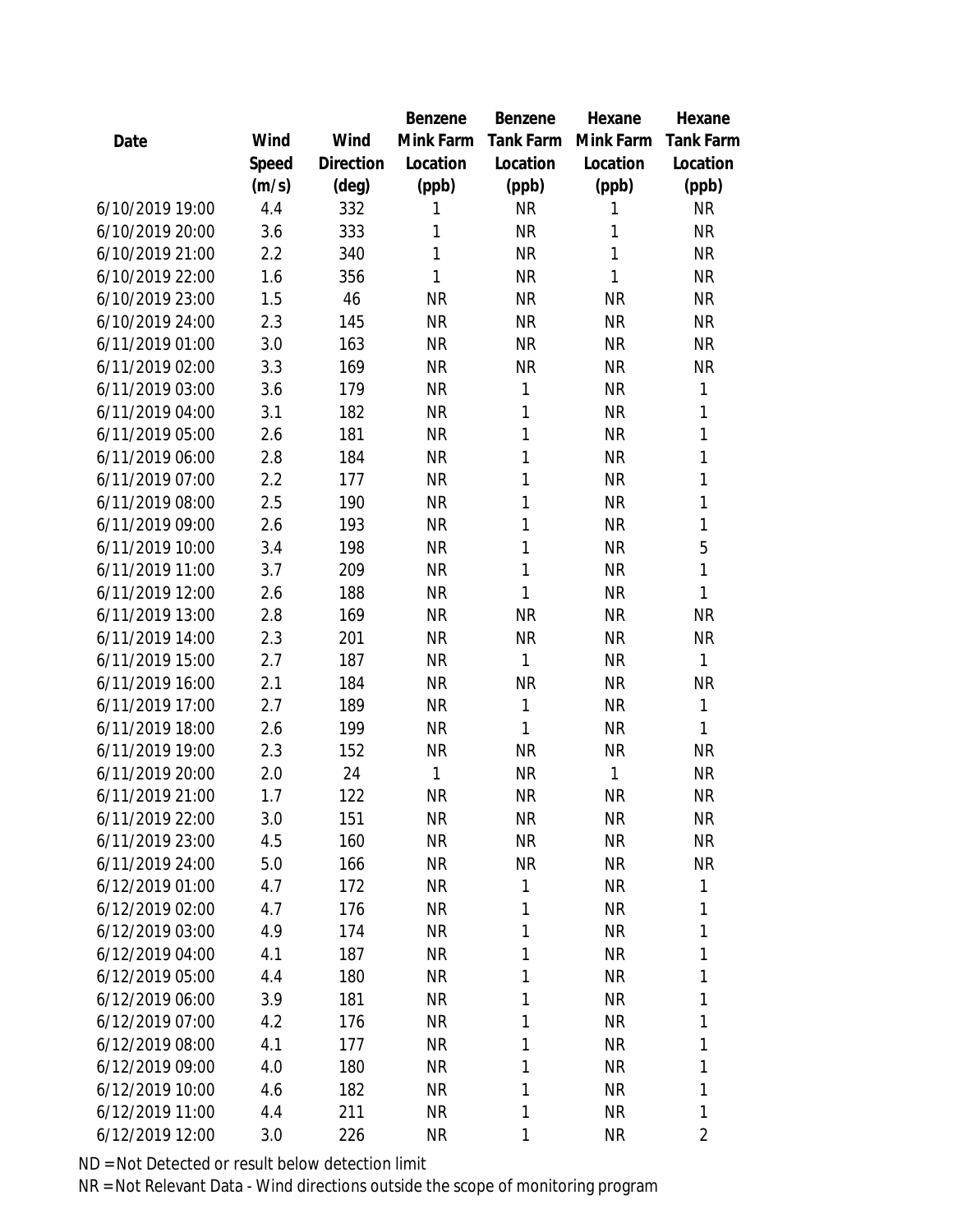|                 |       |                | Benzene   | Benzene   | Hexane    | Hexane         |
|-----------------|-------|----------------|-----------|-----------|-----------|----------------|
| Date            | Wind  | Wind           | Mink Farm | Tank Farm | Mink Farm | Tank Farm      |
|                 | Speed | Direction      | Location  | Location  | Location  | Location       |
|                 | (m/s) | $(\text{deg})$ | (ppb)     | (ppb)     | (ppb)     | (ppb)          |
| 6/12/2019 13:00 | 3.9   | 230            | 1         | 1         | 1         | $\overline{2}$ |
| 6/12/2019 14:00 | 3.3   | 245            | 1         | 1         | 1         | $\overline{2}$ |
| 6/12/2019 15:00 | 4.2   | 256            | 1         | 1         | 1         | 1              |
| 6/12/2019 16:00 | 3.0   | 257            | 1         | 1         | 1         | 1              |
| 6/12/2019 17:00 | 2.8   | 268            | 1         | 1         | 1         | 1              |
| 6/12/2019 18:00 | 2.5   | 232            | 1         | 1         | 1         | $\overline{2}$ |
| 6/12/2019 19:00 | 3.3   | 208            | <b>NR</b> | 1         | <b>NR</b> | 1              |
| 6/12/2019 20:00 | 2.4   | 173            | <b>NR</b> | 1         | <b>NR</b> | 1              |
| 6/12/2019 21:00 | 2.7   | 219            | <b>NR</b> | <b>NR</b> | <b>NR</b> | <b>NR</b>      |
| 6/12/2019 22:00 | 0.9   | 125            | <b>NR</b> | <b>NR</b> | <b>NR</b> | <b>NR</b>      |
| 6/12/2019 23:00 | 2.4   | 295            | <b>NR</b> | <b>NR</b> | <b>NR</b> | <b>NR</b>      |
| 6/12/2019 24:00 | 3.6   | 312            | 1         | <b>NR</b> | 1         | <b>NR</b>      |
| 6/13/2019 01:00 | 4.3   | 331            | 1         | <b>NR</b> | 1         | <b>NR</b>      |
| 6/13/2019 02:00 | 4.0   | 338            | 1         | <b>NR</b> | 1         | <b>NR</b>      |
| 6/13/2019 03:00 | 5.2   | 330            | 1         | <b>NR</b> | 1         | <b>NR</b>      |
| 6/13/2019 04:00 | 5.0   | 330            | 1         | <b>NR</b> | 1         | <b>NR</b>      |
| 6/13/2019 05:00 | 4.8   | 329            | 1         | <b>NR</b> | 1         | <b>NR</b>      |
| 6/13/2019 06:00 | 5.0   | 328            | 1         | <b>NR</b> | 1         | <b>NR</b>      |
| 6/13/2019 07:00 | 5.1   | 326            | 1         | <b>NR</b> | 1         | <b>NR</b>      |
| 6/13/2019 08:00 | 5.3   | 327            | 1         | <b>NR</b> | 1         | <b>NR</b>      |
| 6/13/2019 09:00 | 5.4   | 326            | 1         | <b>NR</b> | 1         | <b>NR</b>      |
| 6/13/2019 10:00 | 5.6   | 326            | 1         | <b>NR</b> | 1         | <b>NR</b>      |
| 6/13/2019 11:00 | 5.0   | 335            | 1         | <b>NR</b> | 1         | <b>NR</b>      |
| 6/13/2019 12:00 | 4.6   | 340            | 1         | <b>NR</b> | 1         | <b>NR</b>      |
| 6/13/2019 13:00 | 4.6   | 338            | 1         | <b>NR</b> | 1         | <b>NR</b>      |
| 6/13/2019 14:00 | 5.0   | 325            | 1         | <b>NR</b> | 1         | <b>NR</b>      |
| 6/13/2019 15:00 | 4.5   | 333            | 1         | <b>NR</b> | 1         | <b>NR</b>      |
| 6/13/2019 16:00 | 5.9   | 322            | 1         | <b>NR</b> | 1         | <b>NR</b>      |
| 6/13/2019 17:00 | 5.3   | 320            | 1         | <b>NR</b> | 1         | <b>NR</b>      |
| 6/13/2019 18:00 | 4.7   | 329            | 1         | <b>NR</b> | 1         | <b>NR</b>      |
| 6/13/2019 19:00 | 4.3   | 321            | 1         | <b>NR</b> | 1         | <b>NR</b>      |
| 6/13/2019 20:00 | 3.5   | 323            | 1         | <b>NR</b> | 1         | <b>NR</b>      |
| 6/13/2019 21:00 | 1.9   | 316            | 1         | <b>NR</b> | 1         | <b>NR</b>      |
| 6/13/2019 22:00 | 0.7   | 252            | 1         | 1         | 1         | 1              |
| 6/13/2019 23:00 | 2.2   | 249            | 1         | 1         | 1         | 1              |
| 6/13/2019 24:00 | 2.4   | 248            | 1         | 1         | 1         | 1              |
| 6/14/2019 01:00 | 1.9   | 244            | 1         | 1         | 1         | 1              |
| 6/14/2019 02:00 | 1.2   | 224            | <b>NR</b> | 1         | <b>NR</b> | 1              |
| 6/14/2019 03:00 | 1.9   | 211            | <b>NR</b> | 1         | <b>NR</b> | $\overline{2}$ |
| 6/14/2019 04:00 | 2.4   | 203            | <b>NR</b> | 1         | <b>NR</b> | 1              |
| 6/14/2019 05:00 | 2.6   | 188            | <b>NR</b> | 1         | <b>NR</b> | 1              |
| 6/14/2019 06:00 | 2.8   | 181            | <b>NR</b> | 1         | <b>NR</b> | 1              |